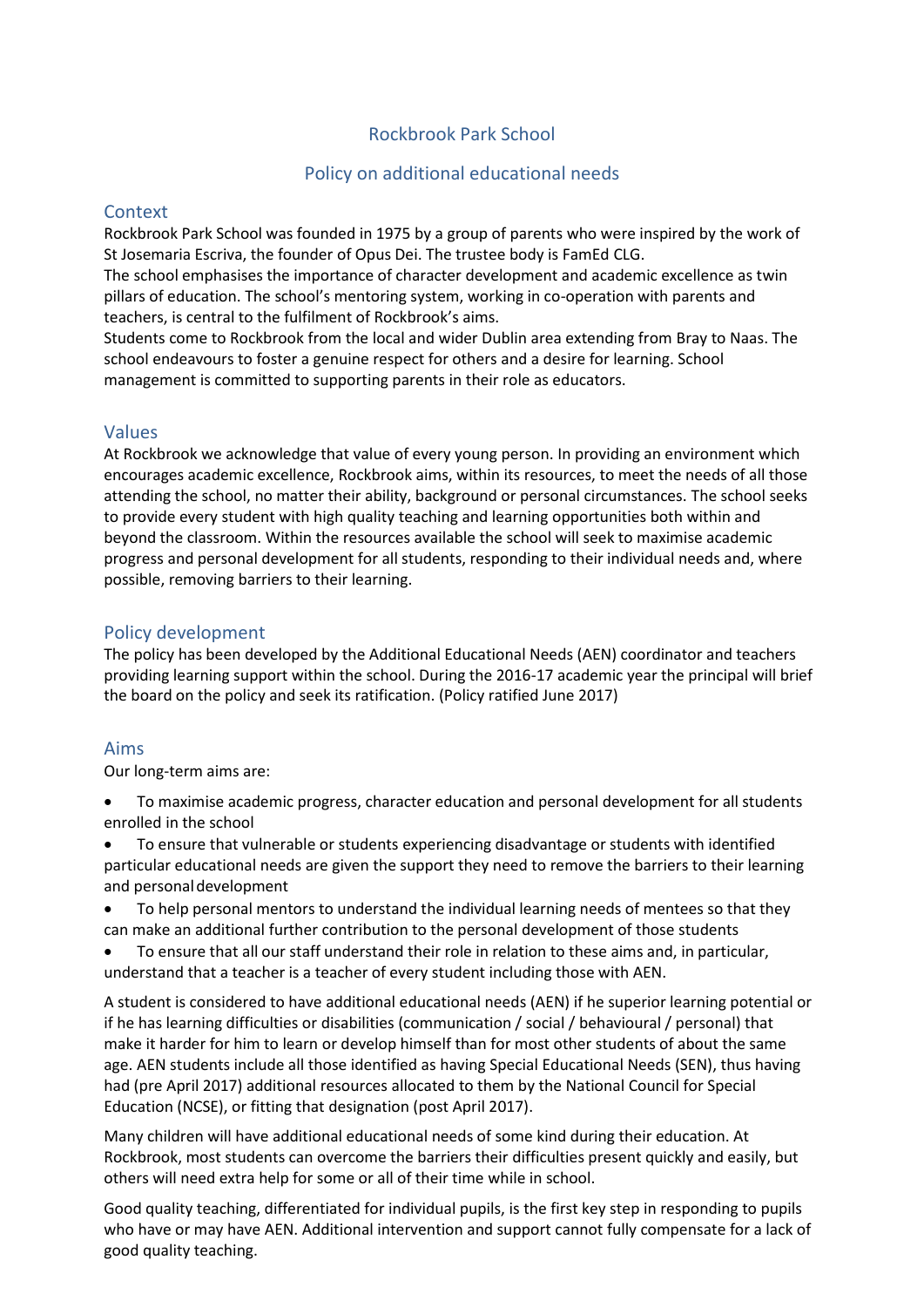In most cases the process of identifying suitable support for pupils starts with the assumption that if normal classroom provision is of high quality it will meet the needs of most students including those who have been in receipt of SEN provision at earlier stages in their education. Where classroom provision appears not to meet the needs of some pupils, or where additional resource supports have been provided to students by NCSE, the AEN coordinator, working with the principal, will seek to provide for those needs.

Where young people need educational provision or personal development support, the aim is to have a graduated response. This acknowledges that a student may need specific support from the school or may need further tailored support which may include external experts. This approach is designed to focus on individual need and outcomes and raise the aspirations of and expectations for all students with AEN, bearing in mind at all times that many parents may not be in a position to bear an additional resource provision burden.

# Objectives for AEN support in Rockbrook Park School

# Teachers will:

1. Make regular assessments of progress for all pupils

2. Identify pupils making less than expected progress given their age and individual circumstances. That is, progress which:

- o is significantly slower than that of their peers starting from the same baseline
- o is slower than the student's previous rate of progress
- o fails to close the attainment gap between the student and their peers
- o widens the attainment gap
- 3. Adapt their teaching to address the needs of students identified as making less than expected progress

4. Apply school behaviour and reward systems to ensure students complete the work set for them to the best of their ability so as to make good progress

5. Give regular feedback to students on their work and cultivate students' reflection and response to thisfeedback (drawing on Assessment for Learning techniques)

6. Refer students to the AEN coordinator or to the principal where students in their class may require additional learning support (using the referral form available)

7. Teachers who act as student mentors will also liaise with AEN co-ordinator with a view to enhancing, where possible, the effectiveness of any additional support being provided.

## The principal and school management team will:

1. Work within the guidance provided by NCSE and DES, including new April 2017 guidelines

2. Provide resource support teaching hours and Special Needs Assistant (SNA) access in line with any specific NCSE allocation

3. Manage teaching resources and SNA access to best effect for all students requiring additional supports

4. Monitor the work of learning support

5. Develop a clear framework within which additional needs resources are seen as part of whole school provision for allstudents.

# The Additional Educational Needs Coordinator and learning support team will:

1. Work within the guidance provided by NCSE, and gather inputs from parents, producing an IEP for all students with identified additional education needs and any other student who might benefit 2. Monitor **on a term basis** the academic performance, attendance and personal development (as recorded in school reports or other school information) of students receiving AEN support.

3. Assess promptly any students who are brought to their attention as possibly having additional educational and/or additional needs, and add them to the AEN register as appropriate

4. Seek to integrate students within the whole school ensuring that they make best use of the mainstream curriculum and extra-curricular provision

5. Accommodate the needs of the 'whole person'; recognising that a student's personal, social, spiritual and physical development are as important as their academic progress

6. Assist other teaching staff in meeting the needs of students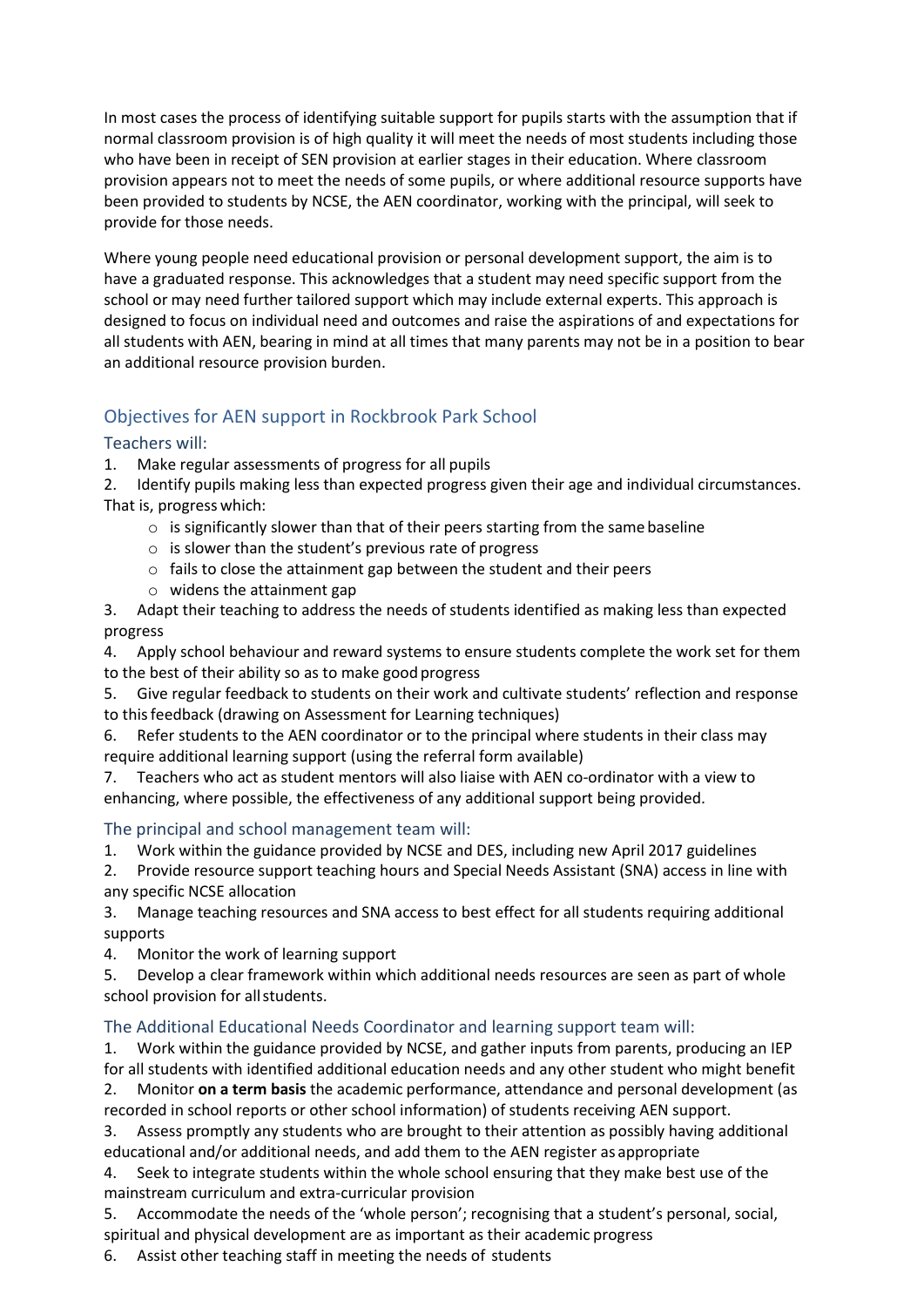7. Liaise with the students' mentors and parents as required to ensure home and school work together effectively in addressing AEN.

8. Develop monitoring, support and intervention systems which seek to identify poor progress and the causes of poor progress, and address these, thus enabling students to succeed within mainstream provision

9. To regularly review progress of any students with AEN and to adapt intervention and provision as appropriate, identifying any additional needs.

# Identifying Additional Educational Needs

Students will be considered for identification as having additional educational needs where they:

a. Have academic achievement which is substantially below the class norm or who show significantly weak performances in standardised testing.

Are identified by their previous school as having special educational needs (SEN)

c. Are consistently making less progress than is expected for a student of their age in spite of provision in the normal school curriculum

d. Are judged to be facing a particular difficulty which is affecting their learning (such as, but not limited to: dyslexia, physical disability or a mental health condition)

When identifying need, the four broad categories shown below can provide an overview of the range of needs which can be identified as additional educational needs:

- Communication and interaction
- Cognition and learning
- Social, mental and emotional health
- Sensory and/or physical.

Ideally students should get externally assessed, particularly if that assessment can help in the resolution of some of their difficulties or can lead to additional resources being made available by NCSE or by the school. The purpose of identifying students with additional educational needs is to work out what action needs to be taken to remove barriers to learning and maximise a pupil's personal and academic development. Often (but not always) the identification of a source of difficulty can help a student respond better.

The following may also impact on progress and attainment but are not in themselves considered to be additional educational needs:

- Disability
- Poor attendance and punctuality
- Poor health or welfare
- Speaking English as a second or additional language
- Being in a cared-for circumstance

Students with the above characteristics will be considered for identification as having additional educational needs when it seems likely that extra provision which is additional to and different from that which is offered through the school's curriculum might help address any deficit in their personal or academic progress. In many of these cases the support of an identified appropriate personal mentor may be all that is required.

## The school's SEN and AEN register

The SEN register records the names and needs of students who experience barriers to learning that the school seeks to address and who have been identified by the NCSE as requiring SEN support. That is, the SEN register includes only those students with specific resource hours designated by NCSE (i.e. low incidence resource hours). As from April 2017, due to changes in NCSE/DES approach, this register may not be maintained, with all these students being recorded only on the AEN register.

The AEN register includes students with identified learning difficulties whom the school deems to qualify for support under the NCSE high incidence allocation (e.g. students with dyslexia). As well as these, other students in the school who require provision which is additional to what is normally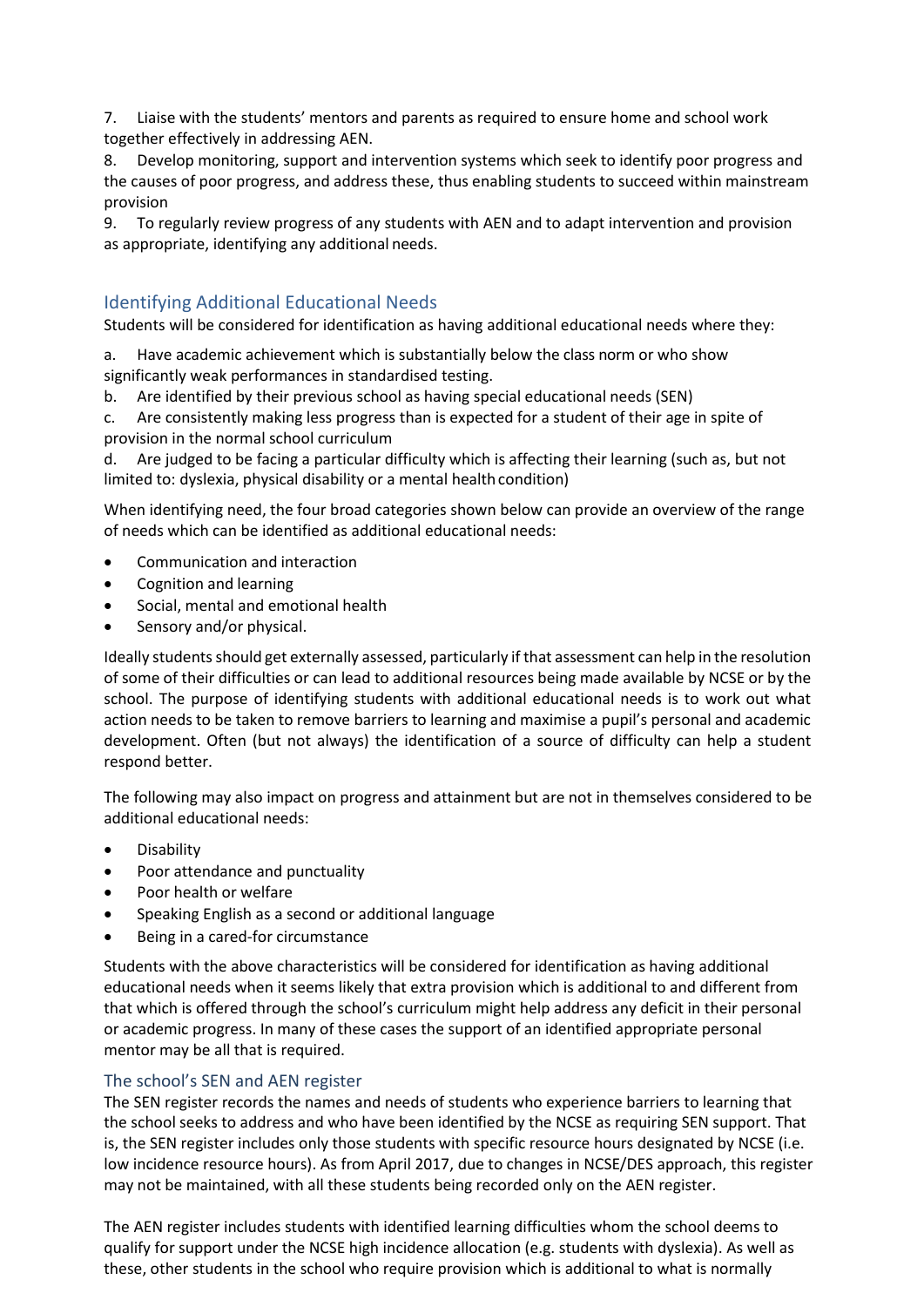provided by a school will also form part of the AEN register. There may also be students not on either register who will receive attention from the learning support team and/or resource support from time to time or on an ongoing basis (e.g. talented students, students with particular difficulties such as anxiety, difficult family circumstance, looked-after children). Students may also move off this register during the course of the year if their difficulties have been sufficiently addressed.

As a school we also wish to become increasingly structured in the way we administer, evaluate and apply additional provision and the maintenance of SEN and AEN registers will support this.

The SEN register and accompanying notes will be regularly updated by notes from the learning support team. Staff will be given access to some of this information in an appropriate form. Similar processes will apply to the AEN register. There is a clear challenge in providing easy access for all relevant staff to useful and detailed but confidential information about young people. The learning support team will work to develop increasingly efficient ways of communicating this information whilst safeguarding the privacy of the students whose information is shared. At this stage it is envisaged that this information will be available in paper format only and not electronically circulated.

# The learning support team's role in additional educational provision

The learning support team will comprise the principal, the AEN co-ordinator and other members of staff as appropriate, including the guidance counsellor. It will work with all staff who are providing additional support by way of resource classes, team teaching etc. It will involve the guidance counsellor and SNAs in its deliberations as required. It takes responsibility for:

- Developing intervention programmes and other provision that meet the needsidentified
- Monitoring the impact of this provision
- Recording the use of this provision for each student
- Managing access to the provision through the *Additional Educational Needs Referral Process*, so as to ensure that resources are distributed fairly and effectively and that students' experience of the school's curriculum is maintained while additional provision ismade
- Working with the school's exam secretary to ensure those on the SEN register receive appropriate exam supports from the State Examinations Commission.

Much of the additional provision will be provided by teachers in one-to-one classes, in small class provision, in team-teaching, in mentoring or via extra-curricular activity (e.g. club activity, sports).

# Graduated response to AEN Support

A graduated approach is adopted in order to match provision to need. This approach is designed to ensure support is focused on individual need and personal outcomes. The AEN Register details areas of need of any students who fall into the following categories:

| <b>Initial Support</b><br>"Level 1 intervention" | The class teacher or form<br>master recognises that a<br>student has difficulties and<br>provides differentiated<br>learning activities or personal<br>support, advice or guidance.<br>This may include help with<br>work outside lessons, use of<br>study support, mentor<br>support. It may include access<br>to SNA support (e.g. in<br>transitioning to second level) | At this point a student is not<br>recorded on the AEN register;<br>many students will receive<br>support such as this. |
|--------------------------------------------------|---------------------------------------------------------------------------------------------------------------------------------------------------------------------------------------------------------------------------------------------------------------------------------------------------------------------------------------------------------------------------|------------------------------------------------------------------------------------------------------------------------|
|                                                  |                                                                                                                                                                                                                                                                                                                                                                           |                                                                                                                        |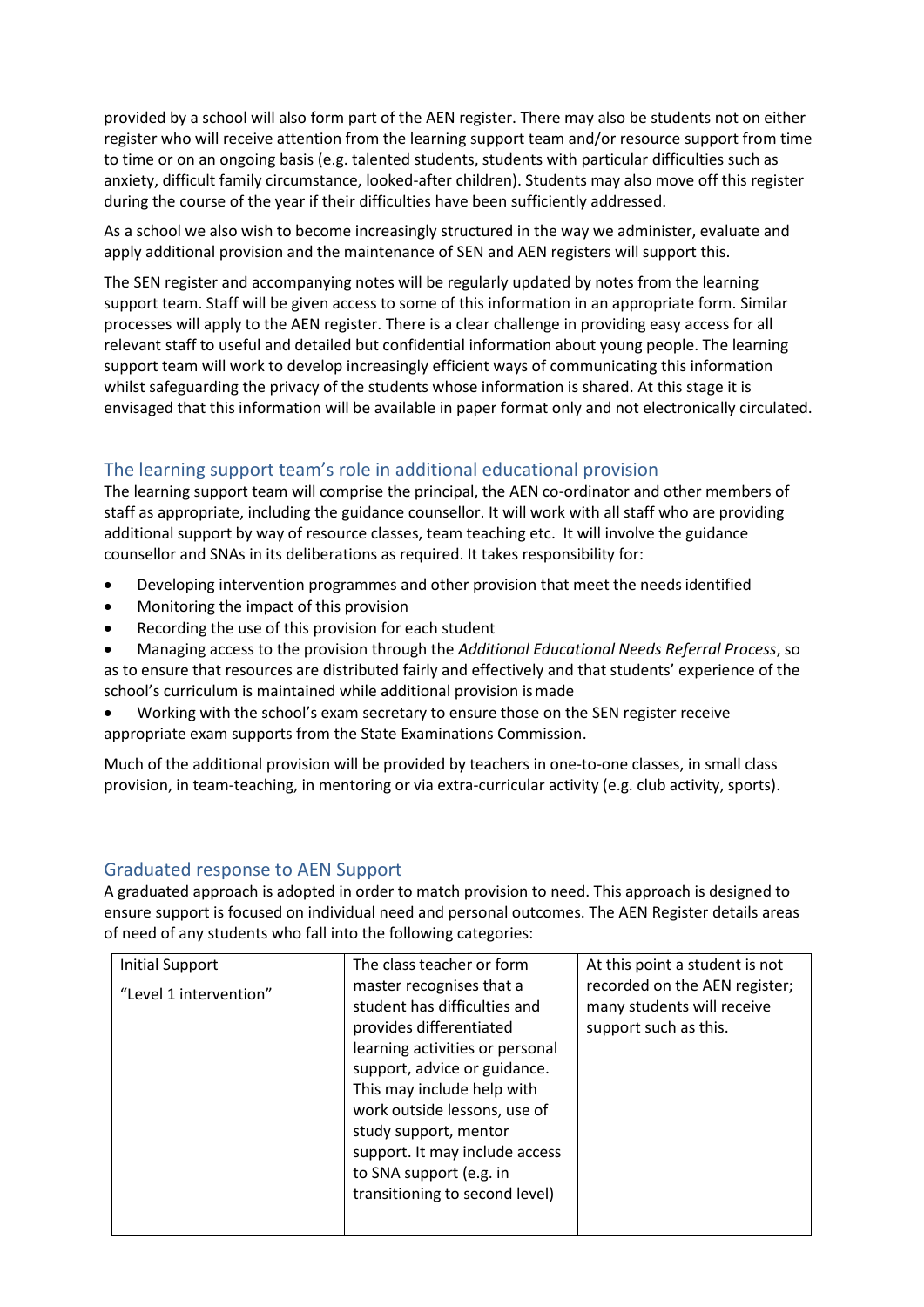| School Support "Level 2             | A student has additional                                                                                                                                                                                                                                                                                                                                                                              | At this point the student's                                                                                                                                                                                                                                                                                                                     |
|-------------------------------------|-------------------------------------------------------------------------------------------------------------------------------------------------------------------------------------------------------------------------------------------------------------------------------------------------------------------------------------------------------------------------------------------------------|-------------------------------------------------------------------------------------------------------------------------------------------------------------------------------------------------------------------------------------------------------------------------------------------------------------------------------------------------|
| intervention"                       | provision, designed to support<br>their access to the school<br>curriculum. This will normally<br>be in the form of an<br>intervention programme which<br>takes place over a duration of<br>a school term or a year.<br>Consultation with parents and<br>students will take place if it is<br>envisaged that this<br>intervention will be required<br>for a longer period.<br>External reports may be | needs are recorded and the<br>student may be added to the<br>AEN register.<br>If the student has externally<br>measured needs and specific<br>resource support allocated<br>under NCSE provision the<br>student is recorded on the SEN<br>register.<br>Every such student will have a<br>IEP drawn up which will be<br>reviewed twice annually. |
| Moving on<br>"Level 3 intervention" | requested.<br>For those with more complex<br>needs, provision will be made,<br>where possible, for public<br>examination support and for<br>ongoing consultation with<br>parents and student around<br>successfully engaging with<br>their post-school environment.                                                                                                                                   |                                                                                                                                                                                                                                                                                                                                                 |

# The AEN support process.

## Stage 1: Assess

## *For students joining at the start of first year:*

o Prior to transfer to Rockbrook, primary schools may provide information for those students with SEN. These students are added to the AEN & SEN registers pending assessment of their need on arrival in the school. Parents are requested to provide any relevant educational assessments that may have been conducted. Where additional resources may be provided by NCSE, these are requested by school management based on the information available to it. In addition to the school's induction programme for all new children and their parents, members of the learning support team will meet with all parents of incoming children with SEN during the first month. The SNA will also be available to help in settling the students during the first few

months. Where required the Form-master will appoint class buddies. Due to the large number of feeder schools to Rockbrook the school does not commit to meeting

with staff in these primary schools around SEN issues, unless there are special complex issues involved.

- $\circ$  The school conducts entrance tests to make a general evaluation of any difficulties a student might encounter on coming to Rockbrook. The school operates a mixed ability class placement policy.
- $\circ$  During September initial standardised testing is done on all 1<sup>st</sup> year students. From 2016 we will use the full range of post-primary tests provided by GL-Assessment (includes attitude to school, numeracy, literacy, CAT tests). All students whose attainment falls below an identified standard in English or Mathematics at entry will be assessed by the learning support team in partnership with the relevant subject teachers with a view to see what, if any, additional support should be provided. All students also receive study skills seminars before or at the beginning of the second term.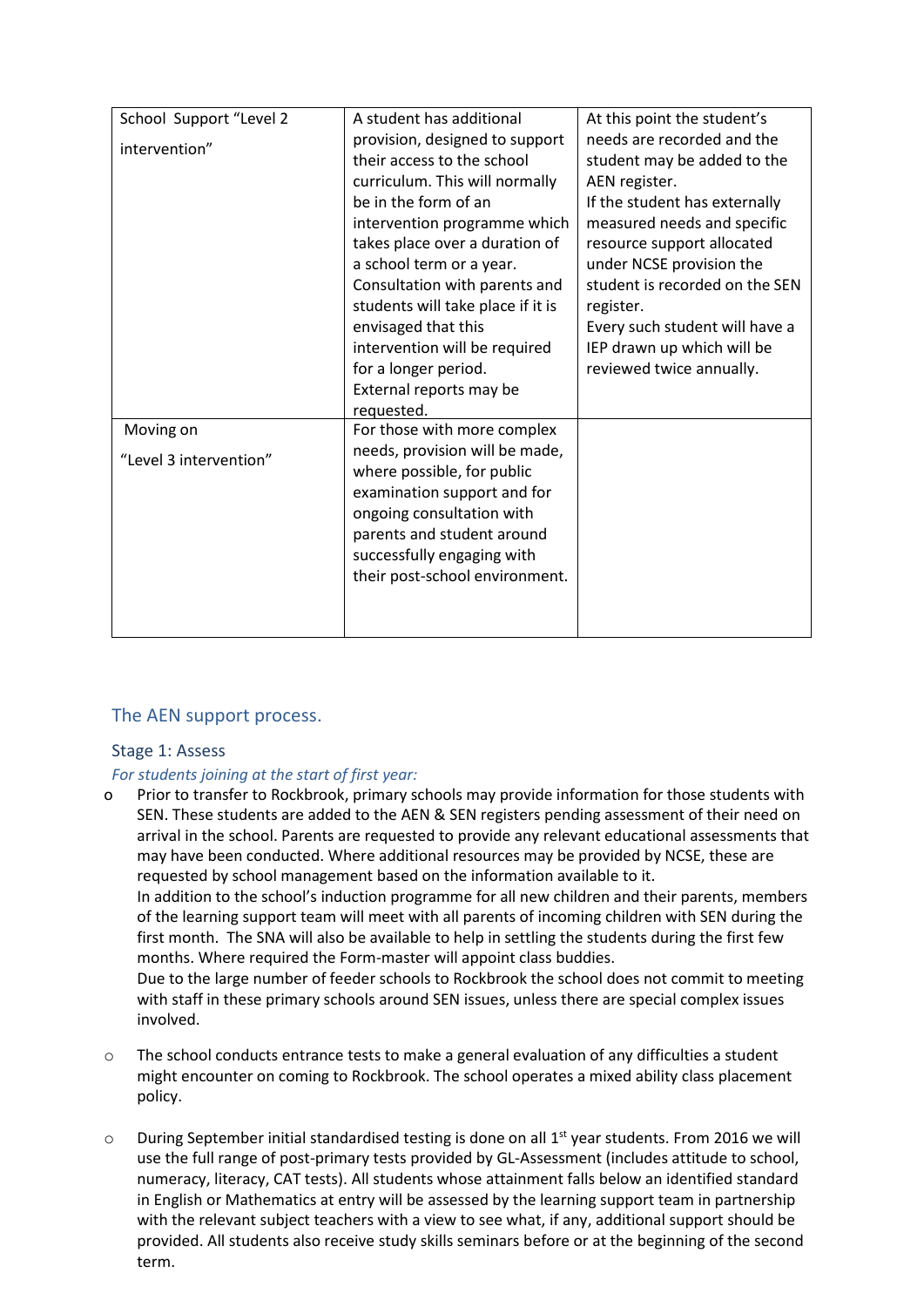#### *For students joining at other times:*

Information about students' SEN is communicated to the school via the admissions process and passed on to the learning support team. Where appropriate, contact will be made with the school of origin for more information about the provision that has been made for the student in the past.

#### *Ongoing monitoring of students:*

Needs can become apparent at any stage in a student's development. Queries regarding possible AEN are followed up in response to concerns raised by mentors, parents or teaching staff and, where appropriate, students will be referred via the *Additional Provision Referral Process.*

#### *Additional Provision Referral Process*

The *Additional Provision Referral Process* is started at the point where a staff member believes a student may benefit from additional provision or intervention.

The process of referral is structured with a standard referral form (see Appendix 5), although the type of need being referred will vary widely. All relevant information about the student is considered and, where appropriate, additional assessments may be commissioned. Assessments that support referral may be as simple as a written assessment to measure handwriting speed or could involve observation of the student in lessons or assessment by an outside agent such as a Speech and Language Therapist, an Occupational Therapist or an Educational Psychologist. Any assessment outside any standard school assessments must first be agreed to by parents (a phone call may be sufficient). In most cases external assessment will require that parents pay for this privately (unless NEPS undertakes to conduct it) and they then may share that information with the school.

The AEN co-ordinator will systematically review all referrals and make one of the following decisions:

1. Refer the student back to the teacher(s) involved with advice about how to manage his needs within the classroom context.

2. Seek additional evidence of need before referring back to the teacher or moving on to providing a plan for the student.

## Stage 2: Plan

When a student has been referred for additional educational support, the learning support team will consider what provision might help to address the student's difficulties and when and how this can be provided.

The exact difficulty or learning gap which is to be addressed and the nature of the provision to be made are recorded on a written IEP for each student.

Where possible, clear success criteria are established and recorded.

The student and his parents/ guardians should be involved at some level in the planning of the intervention or additional provision.

Parental contact depends on the significance of the intervention in terms of how serious the need is. For students with identified resource hours provided by NCSE, their parents will be met each year. Where an intervention will require a change to a student's curriculum in the short term then parents/ carers should be informed and should normally be involved in the decision about what kind of provision will be most effective. Where a long term change is being made then all stakeholders should be properly informed and consulted before a decision is made.

Students with special talents are included in the AEN plan. Support for such students is usually by way of (a) encouraged involvement in school extra-curricular activity – e.g. clubs such as music, debating, coding (b) individual class teachers providing additional work in subjects.

## Stage 3: Do

Where possible, a "pre" measurement of performance in the identified area (literacy / numeracy / cognition / handwriting/ personal development skills / communication skills / social skills etc.) is conducted before any intervention is made.

Then the intervention or additional provision is made, and progress against the agreed success criteria is reviewed. This review will require regular communication between the resource teacher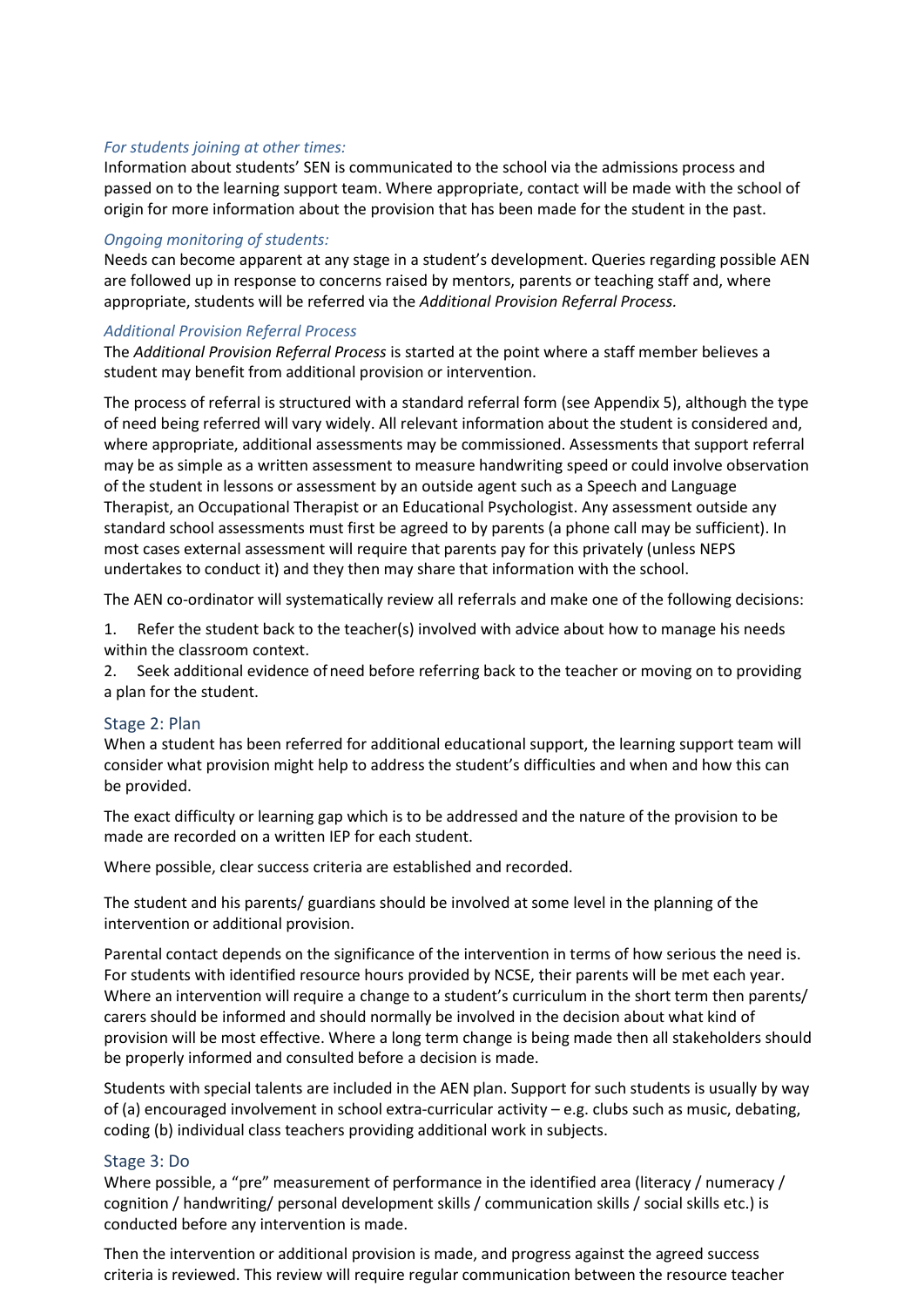and the AEN coordinator. If success is achieved then the student can be removed from the provision as appropriate or moved on to other provision.

Where possible, a "post" measurement of performance or evaluation is conducted.

#### Stage 4: Review

Comparisons between the pre and post measurements, and student's subjective assessments of the effectiveness of the intervention should be reviewed, leading to a reassessment of student needs and the evolution of the plan or the devising of a new plan.

# The organisation of learning support in Rockbrook

The school operates a mixed model of learning support which is evolving in response to staff learning and student needs. Methods of support include

- **Individual withdrawal from a class**: this is generally avoided but can work with students who wish to get resource support during a time allocated to one of their low priority subjects e.g. during Great Books. It is also occasionally used to reduce the workload of a junior student, for example, by dropping a subject which is causing great difficulty and providing a resource class during that time.

- **Small group withdrawal**: works where students have a subject exemption (e.g. in a language), and they can get an additional resource class instead. Such support may also be provided to students who are not formally included on AEN list e.g. the provision of additional English classes to students for whom English is not their first language; provision of additional classes to a small group who could be described either as needing additional support or very advanced in a particular subject.

**One-to-one support or small group support:** provided by a resource teacher in a key subject or personal development area, during a time when the student does not have a class (e.g. Irish exemption in junior years, free class period in senior years)

- **Timetable reduction**: students with additional needs who are experiencing work overload may require a reduced class timetable on site, with more time available during the school-day to do homework, and be supported in this task or to take time out (sport, extra-curricular). This support is usually provided by SNAs. Occasionally parents can become involved in providing this support.

- **Support within the classroom**: SNAs provide support to individual students in the classroom context. Occasionally this support can also be provided by a resource teacher via a team-teaching strategy.

## Supporting students and their families

## Contacting school

Students on the school's AEN register and their families are supported by the learning support team. This provides an additional layer of pastoral support and route for communication in addition to that provided by the mentoring system or the school's administrative and pastoral structure. Parents are encouraged to contact the school if for any reason they have a concern. All parents of students with SEN and many parents of children on the AEN register are consulted at the beginning of the school year with regard to their children's needs.

## Admissions

The admissions policy is based on criteria that are designed to involve parents as much as possible in the choice of school for their child. Parents of children with AEN are asked to discuss any educational needs at interview stage. They are asked to provide all supporting documentation at the enrolment stage.

## Access arrangements for examinations (RACE)

A small number of students experience difficulties which could affect their ability to access examinations and assessments.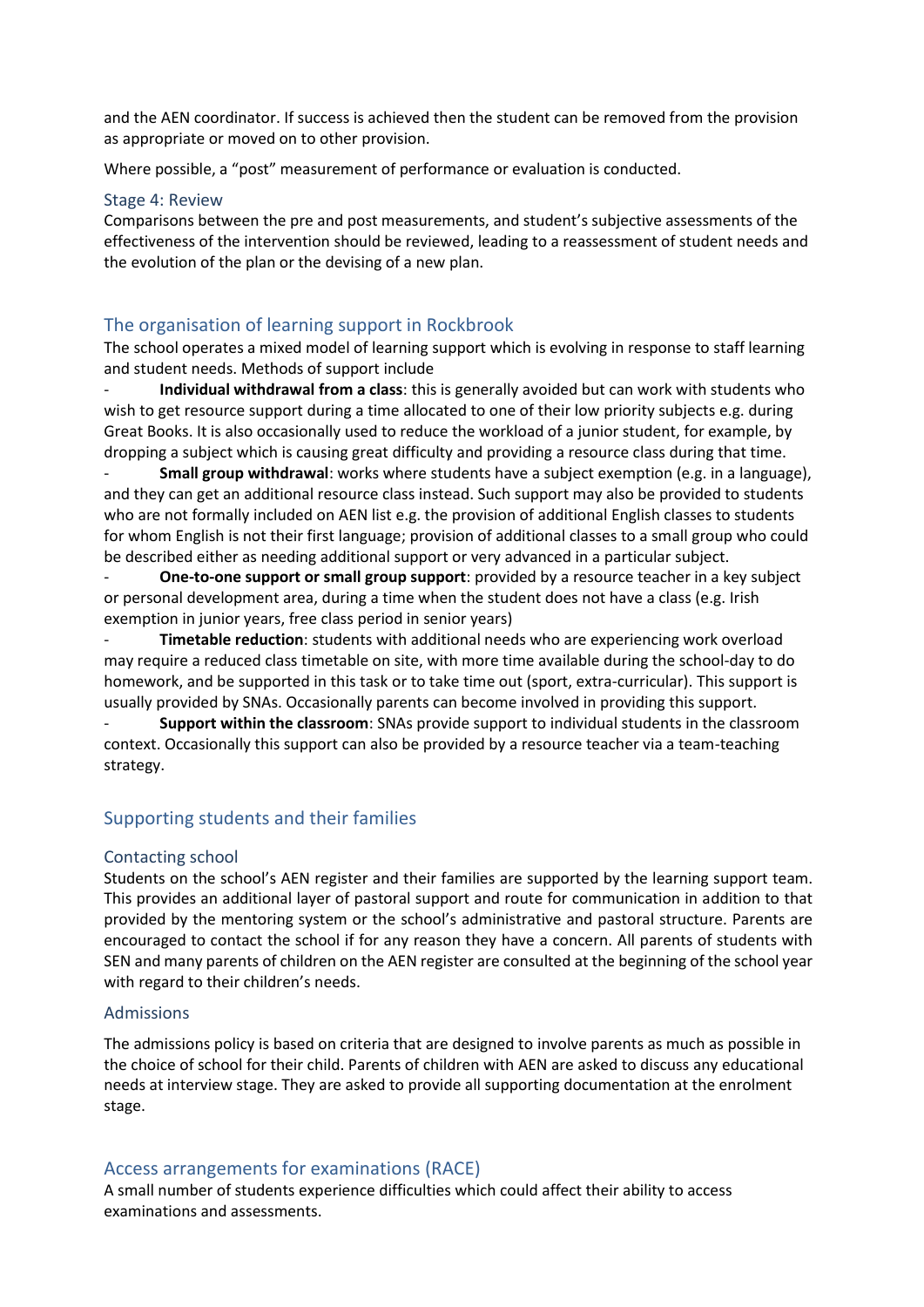These students are identified through the AEN register. They are assessed as required by SEC / DES to provide evidence for eligibility for reasonable accommodation. The interpretation of evidence and the decisions based on it on this lies ultimately with the SEC.

Insofar as possible, students likely to be granted reasonable accommodation in exams will also be accommodated in whole school exams in  $3^{rd}$  and  $6^{th}$  year, and if possible or essential, in other years. Where possible, the scribes/ readers for the state exams will provide that service during the mock examinations.

The guidance counsellor provides support for students with SEN seeking access to third-level colleges (e.g. with HEAR/DEAR applications).

## Liaison with outside agencies

Specialists from within the school and from external agencies are asked for advice as and when necessary to further identify a student's needs. Some of this external support may be cost free (e.g. provision by National Educational Psychological Service (NEPS)). Any costs arising from contact with external agencies must be borne by the parents. In such cases the school may help in establishing the links and will then leave the family to deal directly with the specialists involved.

If the school is unable to meet the needs of a student within existing provision the AEN coordinator will seek advice about how the student's needs can best be met.

## Supporting students at school with medical conditions

The school recognises that students at school with medical conditions should be properly supported so that they have full access to education.

The school may have SNA support who will then work alongside the student, parents/guardians and the learning support team to address a student's needs in relation to accessing a full curriculum.

The school will not normally involve itself in the administration of medicines to students. Any such support, should it be given, requires prior approval of school management.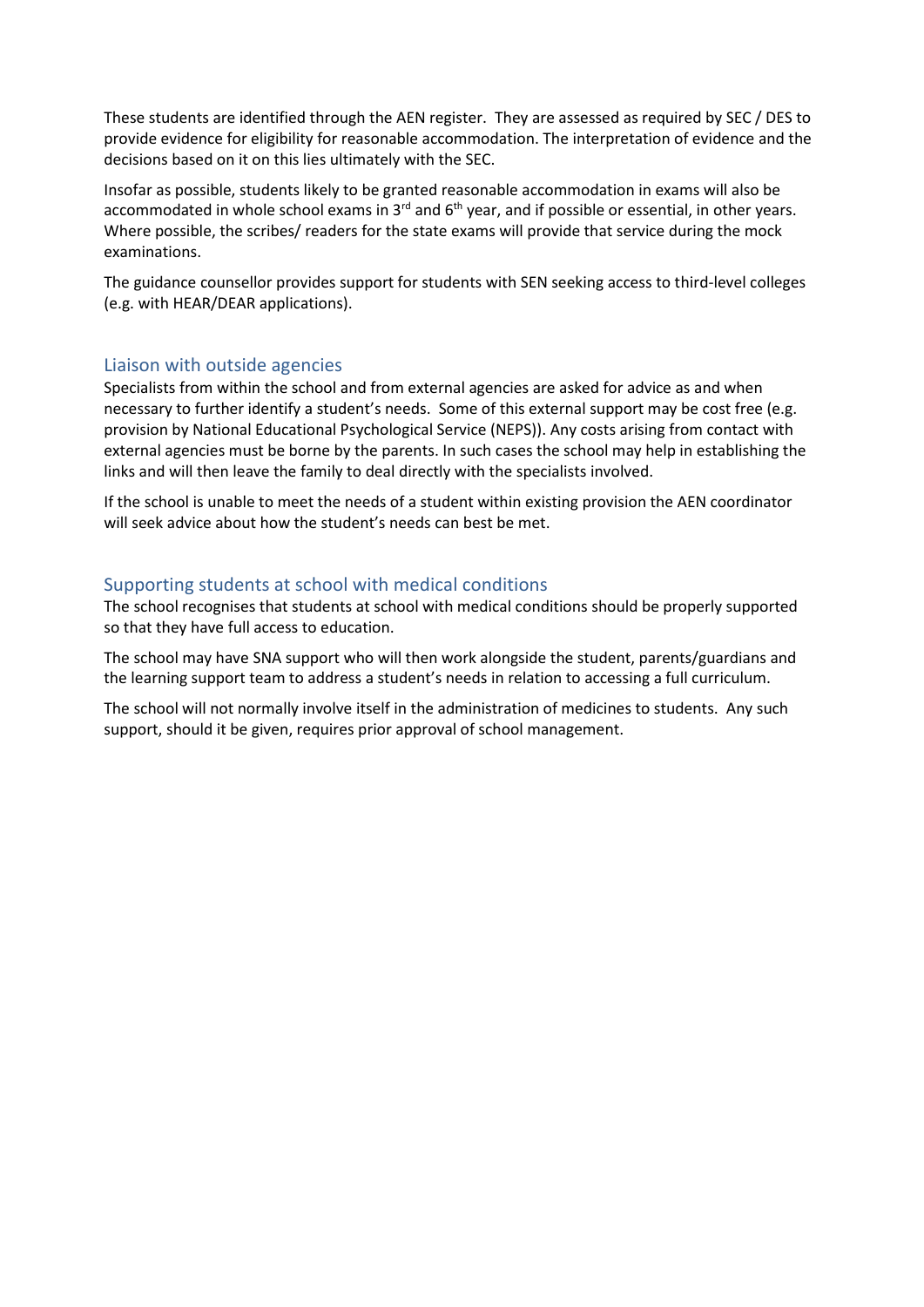## **Diagnosis**

School staff never diagnose medical or mental health conditions. Where diagnosis of such conditions has been made by a suitably qualified professional we will make use of this information in guiding how we best accommodate a student's needs.

# Monitoring and evaluation of additional educational needs support

Student and parental feedback is gathered via an annual questionnaire and informally on an ongoing basis.

## Data Protection

All data related to AEN are kept in individual personal paper files maintained for that purpose. These files are normally accessible to the school management team and AEN coordinator. Class teachers or resource teachers may access these learning support files by verbal request to the AEN coordinator. Personal mentors may also have access to a mentee's file.

A summary of the content of these files is circulated to all staff before the end of September each year.

For many students the file will contain an IEP. All relevant staff are encouraged to view IEPs as required.

All examination results and standardised tests results are available to all staff in the staffroom. This AEN data may be stored for two years after the departure of a student. Data on potential entrants to the school who do not follow through is maintained for a maximum of eighteen months after the due date of entry.

## Training and resources

## Funding

Funding for students with SEN is provided by way of teaching resource hours allocated to the school by NCSE. The method of allocation has changed in 2017/18 and is now provided to the school on a whole-school rather than an individual student basis.

Due, among other things, to the additional administration work involved, a school often has to put more resources into provision for students with AEN than it receives. The school has a duty to provide value for money so efficiency and effectiveness are both important in deciding what provision should be made for students.

## Training for those providing learning support

The professional development of those providing learning support makes a significant difference to their effectiveness with our students.

CPD is provided for all teachers providing learning support and time is made for this by withdrawing staff from their duties at times when it will least affect the students they support. This involves helping staff understand the specific needs of each student and directing them to appropriate resources.

o Where possible members of staff are encouraged to develop specialised skills which support them in their particular role; CPD is a professional responsibility of allstaff

o The leadership provided by teachers in the classroom is also highly significant in maximising the effectiveness of teachers providing resource support. These teachers can also make effective use of SNA support through the provision of useful advice.

Staff are encouraged to seek CPD, in particular where it can be of help to students with AEN.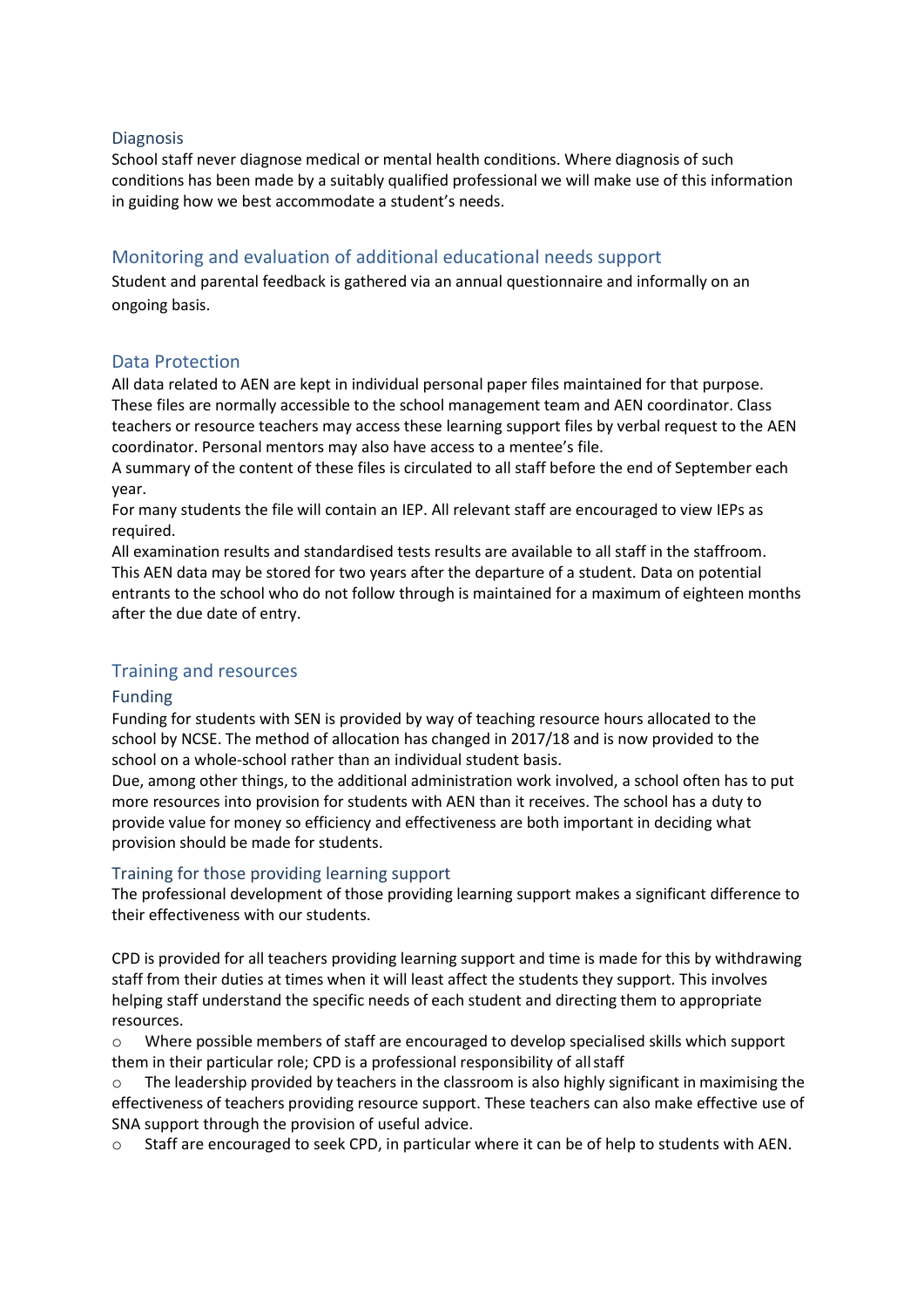## Supporting classroom teachers in meeting the needs of students with AEN

Teachers involved in learning support share strategies with each other in identifying and supporting vulnerable students. These teachers provide CPD for classroom teachers by contributing to staff meetings and staff days.

The additional needs coordinator together with the principal will deploy SNAs appropriately and will support them through regular meetings and through feedback received from classroom teachers.

## Roles and Responsibilities

#### AEN Coordinator

The school's AEN coordinator is directly responsible to the school management. Together the AEN coordinator and the school principal form the backbone of the learning support team. The AEN coordinator's role is to ensure that the additional educational needs for students are identified and catered for within the allocated resources; to manage the transition of vulnerable students into the school, to work with the examinations secretary to ensure standardised test results are available and that reasonable accommodation is provided where possible in exams, to liaise with the school guidance counsellor around RACE, HEAR & DARE; to provide resource teachers with appropriate information on all students, to liaise regularly with resource teachers and SNA, to maintain AEN files, to coordinate the learning support team and to liaise with all staff and parents around the AEN of students.

## AEN support

The learning support team draws on the expertise of the school guidance counsellor especially with regard to exam provision and post-school advice for students. The team also draws on the expertise of mentors as appropriate, including one mentor who is an educational psychologist.

#### Resource teachers

Resource teachers provide additional teaching support for students with needs, for example, such as dyslexia or students on the autistic spectrum. This work may be done of on a one-to-one basis, or in small groups or through team teaching. Occasionally it is carried out in an extra-curricular environment.

## Special Needs Assistants

Special needs assistants are responsible for assisting students in their daily school needs. They can help students to think and explain their thinking. They are well positioned to help students to understand the feedback that teachers have given and help to ensure that students respond to it. They prompt students to listen to and follow teachers' instructions and are be careful to avoid becoming an unwitting barrier to learning by dominating the student's attention or restricting the communication between teacher and student. SNAs always seek to maximise students' independence: they are doing their job most effectively when the student is moving rapidly towards needing less assistance.

#### Parents

Parent support for AEN is a vital component in good provision. Parents are required to provide all relevant information in a timely manner (e.g. any educational reports should be provided at application stage and certainly by enrolment stage. All parents should attend the Induction Day at the beginning of first year. Parents with children with identified SEN should meet with the AEN coordinator or the principal by appointment during the first month of the year to provide input into the IEP. Parents are usually expected to attend at least two relevant parent education sessions and two parent-teacher meetings each year. Parents are also requested to meet the student's mentor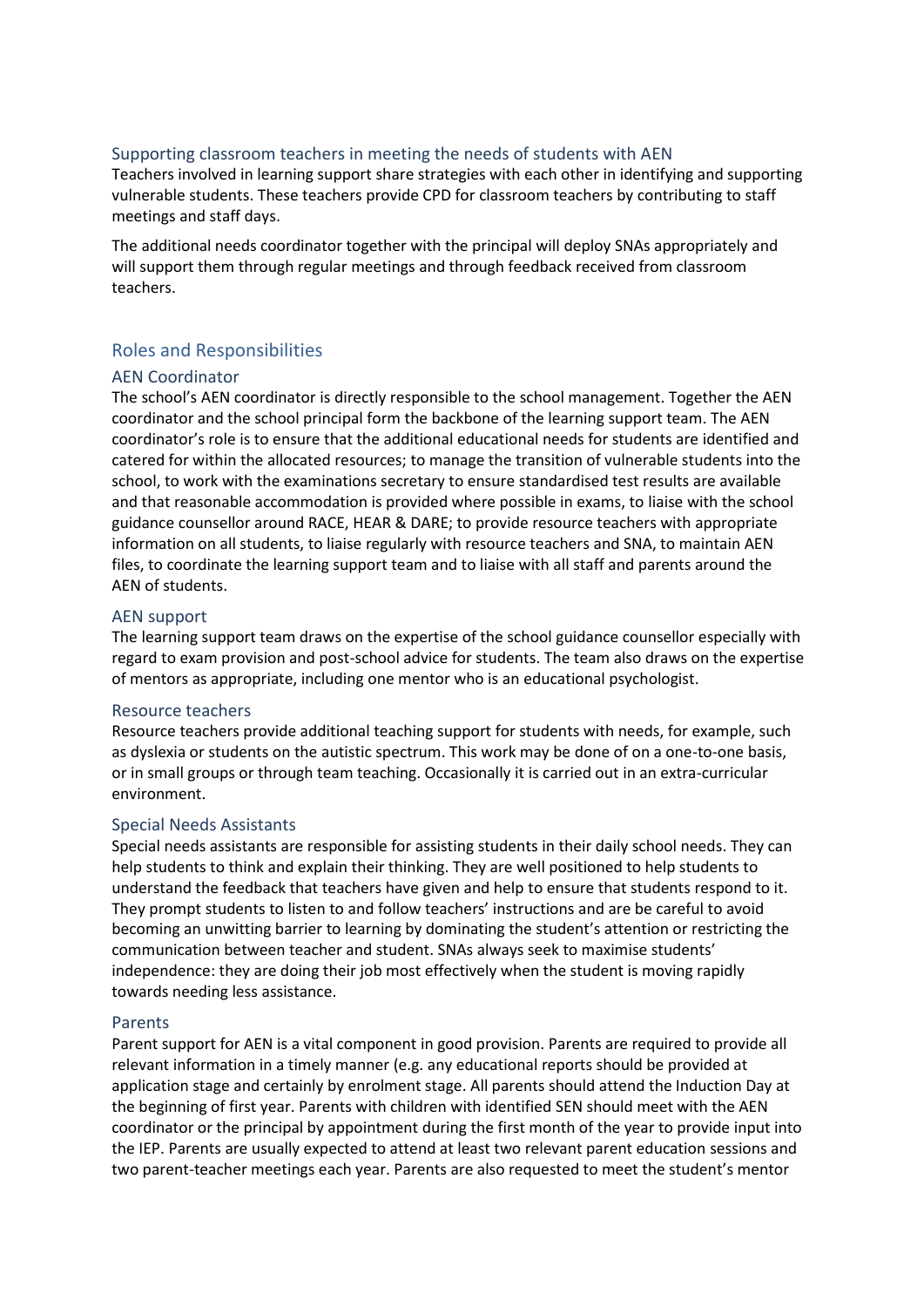at least twice per year. Parents of senior students with AEN are requested to meet the guidance counsellor to discuss issues around RACE and DARE. Parents of students with AEN are requested to complete a questionnaire at year end.

## The designated teacher with specific child protection responsibility

This is the principal. In the absence of the principal, child safeguarding concerns should be communicated directly to the deputy principal.

## Accessibility

The school seeks to provide physical access to all parts of school for all students, visitors and staff. All classrooms and other learning spaces are accessible to users of wheelchairs.

# Dealing with Complaints

Parents/ carers, colleagues, students or other stakeholders with concerns or complaints should find that all members of staff listen to their concerns and respond reasonably. In the case of concerns relating to the school's AEN provision the best person to contact in the first instance will be the additional needs coordinator.

# Bullying

Bullying is taken very seriously at Rockbrook Park School and the possibility of vulnerable students becoming victims of bullying is recognised. As part of their responsibilities all staff are vigilant to detect any possibility of students with additional educational needs becoming victims of bullying.

We seek to minimise the risk by

o Establishing and maintaining a culture in which everyone is of equal value and mutual respect is paramount

o Communicating (through the School Journal and Parents Handbook) and enforcing clear rules about behaviour that all are expected to follow

o The effective induction of new students

 $\circ$  The provision of a personal mentor, who, with students who are vulnerable or less confident, will advise them on social rules and human relationships

o Monitoring closely, via normal supervision arrangements as well as SNA involvement, students who are identified as being particularly at risk during unstructured parts of the school day, whilst not restricting their opportunities for social interaction

Students or their families or friends who believe that bullying is taking place can report it to the any form-master or the deputy principal.

*Adopted by Board of Management Rockbrook Park School, July 2017 Reviewed February 2021*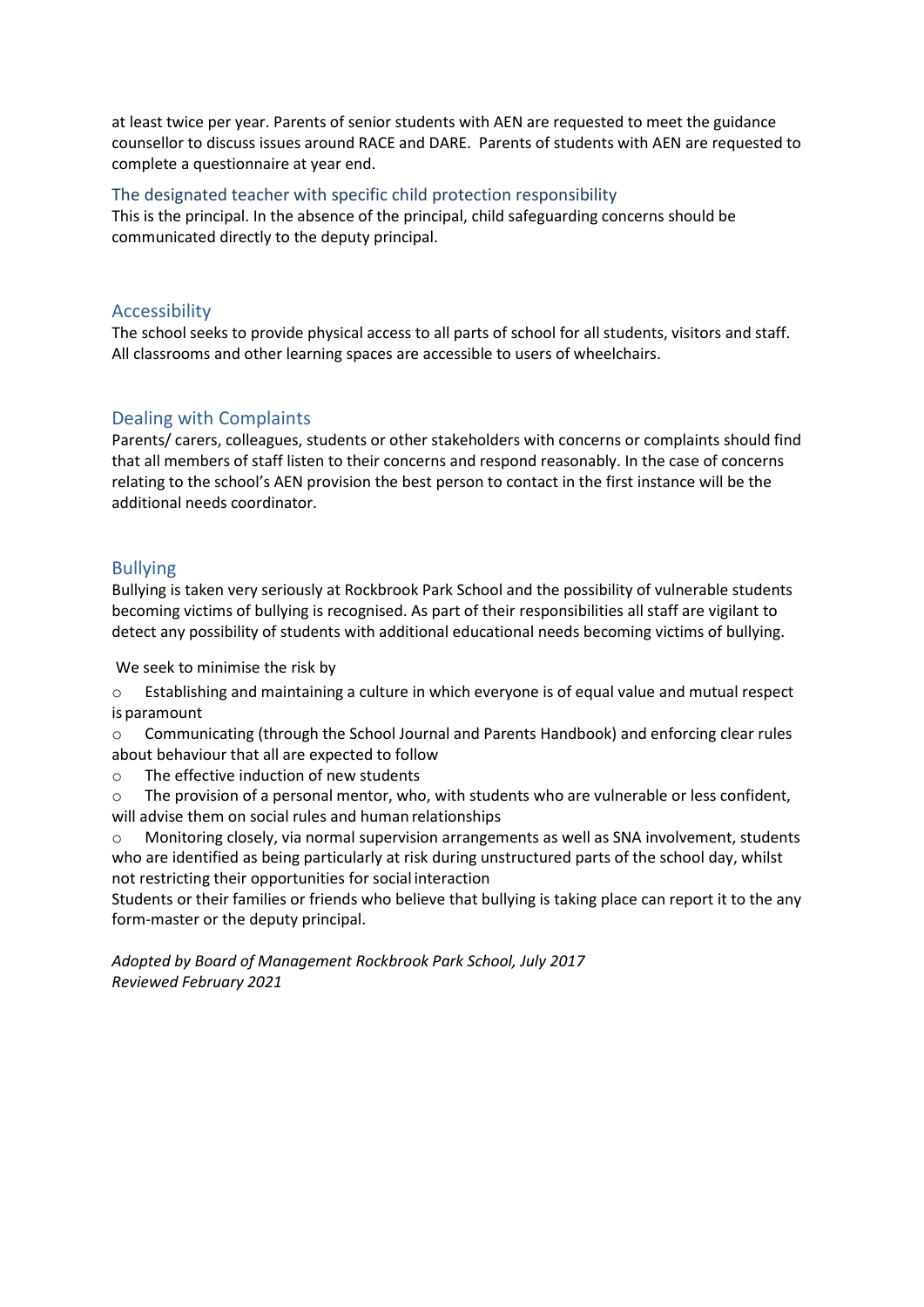#### **Appendices**

#### **Appendix 1**

#### **Procedures undertaken by AEN coordinator and those involved in learning support**

#### *August/September*

Collating of data from primary schools (including education passport) & from application forms and from entrance exams Updated requests to NCSE for supports; contact with NEPs if required Revision of SEN & AEN registers Staff induction & update them on AEN for year ahead Decision on SNA timetables for first few months Induction Day programme; design and deliver with form-masters – all new first year students and parents Meeting with all parents of boys on SEN (includes with principal) in September Conduct standardised testing on  $1<sup>st</sup>$  years (literacy, numeracy, CAT) and  $4<sup>th</sup>$  years (CAT) Staff timetables review and initial allocation of resource support Inform new teachers and PDGE teachers on AEN students Commence process of drawing up IEP

#### *October / November/December*

Continue process of drawing up IEPs Meet mentors and inform them on IEP work and SEN needs and how being met Provide a folder of teacher resources and develop over time Begin / continue application work around RACE Consider how RACE will apply in internal exams (October/ January/June) School testing in new Junior Cycle subjects and review of SEN support needed in that context Parent –teacher meetings

Input into entrance tests & interviews for future students Review of October tests and relevance to IEPs and type of resource support Continue to use staff days (October) & staff meetings to update staff

#### *January/February*

In-house exams support and subsequent exam result review Mock exam support Half-year review of first years from the point of view of AEN support Begin to build a register of materials/strategies for parents to use

#### *March / April/May*

NCSE applications July provision application Entrance tests & necessary primary school visits Promotion of summer camps among potential entrants to school Review RACE application process Review of year – questionnaire to parents; effectiveness of provision; review of IEP with decisions/determinations with regard to following year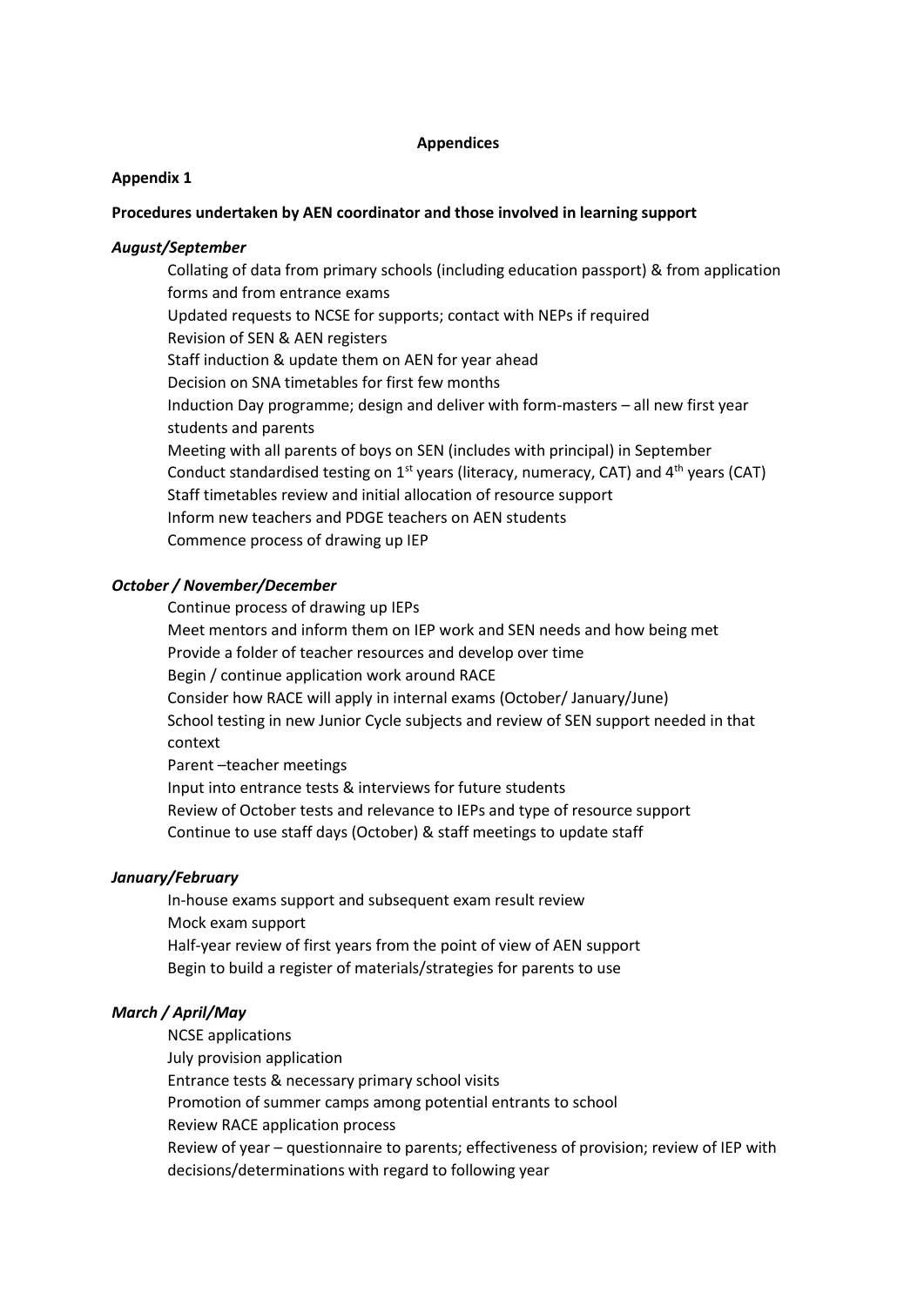Support for in-house exams & support for state examinations

## **Appendix 2 Regular Meetings plan around AEN**

For management (Principal and deputy principal)

- Discuss SEN & AEN in weekly meeting

For AEN coordinator and principal (meetings minuted)

- Weekly meetings (2 periods) of principal & AEN coordinator regarding plan
- Meetings with all parents in September (outcomes recorded for student file)
- Regular meetings daily until IEPs finalised
- Weekly meetings on AEN throughout year
- Discuss internal review practises and put these in place as part of SSE (use NCSE evaluations for guidance)

#### For principal

Weekly meeting with SNAs together and individually (up to 3 meetings weekly)

For Deputy principal (and AEN coordinator where possible)

- Monthly meeting with all resource teachers around targets, strategies and learning outcomes for individual students

## For AEN coordinator

- Regular liaison with all staff regarding AEN support provided in classroom, and in internal or class exams

#### For all staff

- Fortnightly staff meetings addressing classroom issues spend some time focussed on AEN of students in those classes
- Meetings around reviews of SIP to include AEN awareness
- AEN item on agenda of all staff days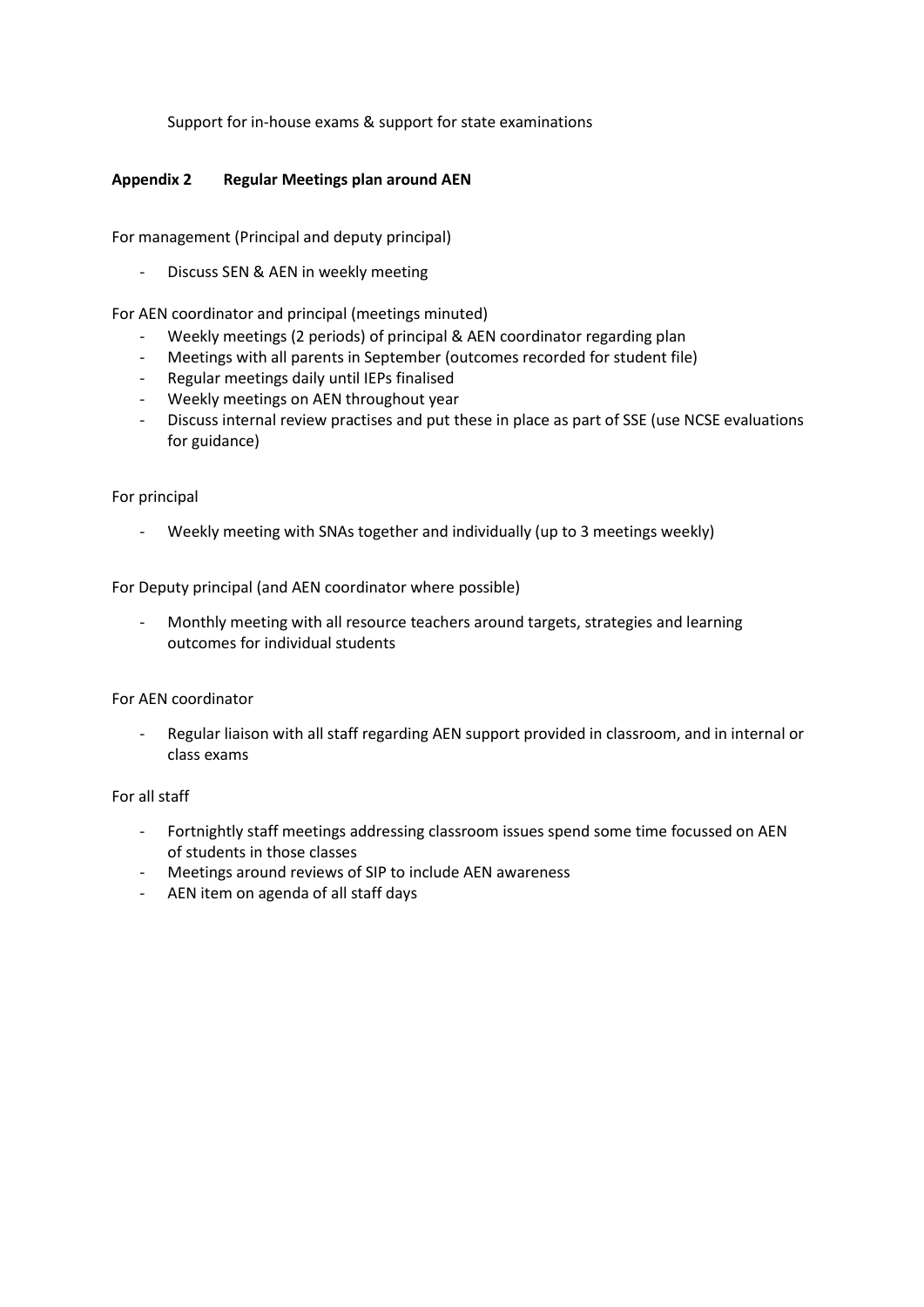**Current AEN and SEN register** 

**SEN register**

**AEN additional names**

Additional students who may need support from time to time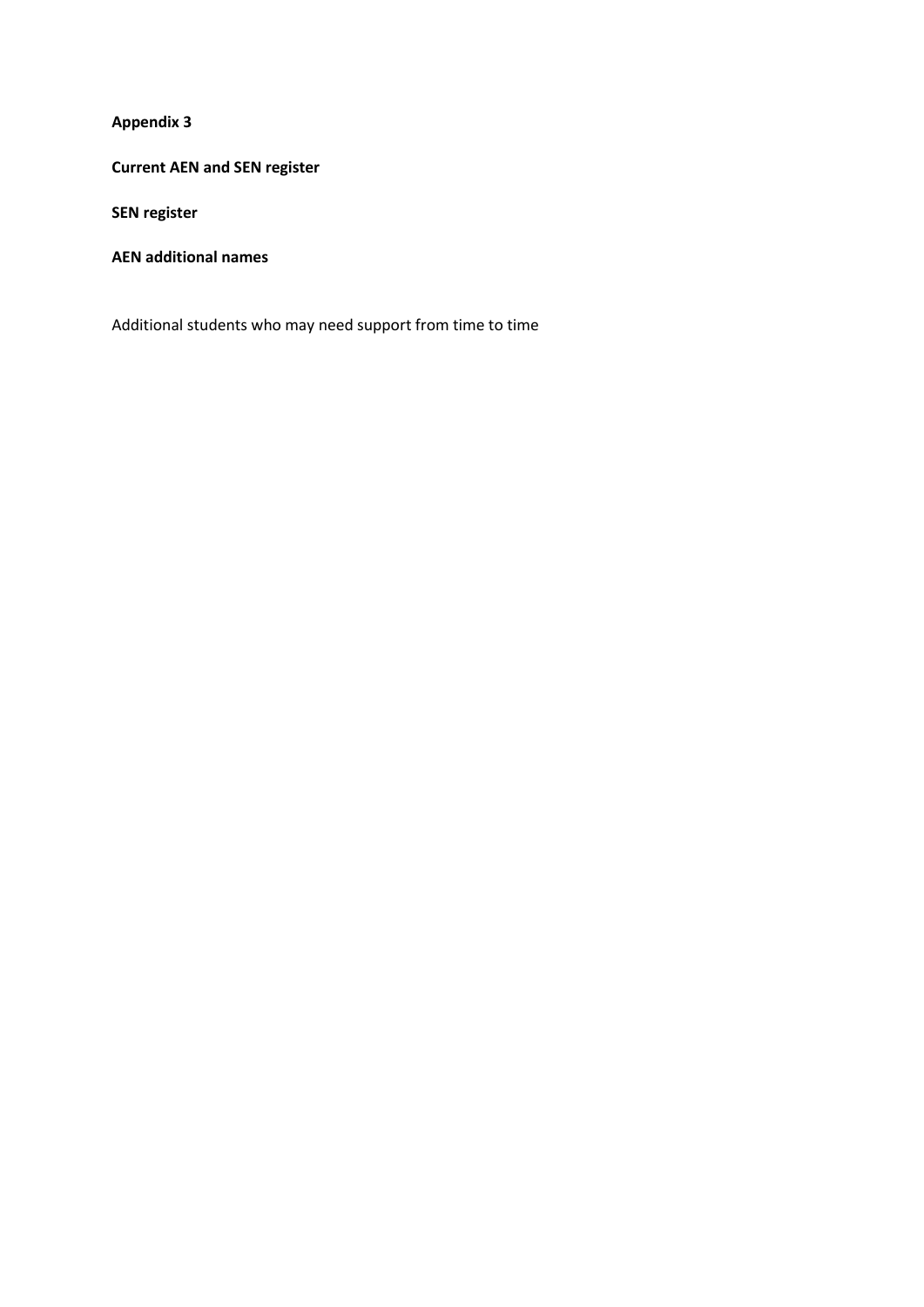# **Assessment for learning techniques as a means of supporting students with AEN**

(copy of this page to be given to all staff each year)

Some useful assessment for learning techniques help solve a number of problems faced by students with a range of additional educational needs.

These include

**Make the learning intention clear at the beginning of the class.** Refer back to it occasionally during the lesson; evaluate if it has been achieved by the end of the lesson

**Give students time to copy the teacher's work on class whiteboard.** Different colours and the use of diagrams and mind maps can help. Allow a student to photograph the board at the end of the lesson.

**Put the homework on the whiteboard at the beginning of the class**: helps fix the mind of the student on the topic; helps a student get the homework written into his journal in good time. Also writing instructions on the board helps all students be aware of them.

**Get student to evaluate his own learning**: e.g. correct his own essay using a template for marking, see exemplars of 'A' grade material; correct own spelling in class when teacher is surveying copybooks.

**Vary the learning techniques used in the classroom**: e.g. review orally what was covered in previous classes – thus building in revision into all classes; allowing pair work; getting students to assess each other, vary the questioning technique (higher and lower order questions) so that everyone is included; give extension exercises to students who are 'A' candidates; giving differentiated exercises to students who are challenged.

**Using a variety of activities** to teach core skills and concepts. Provide a **variety of opportunities** and means for a student to show his strengths. Use **expressive and receptive communication** to get across to all in the classroom.

**Team teaching**: have a teacher of a student with AEN work with that student (and/or others) during your class. **Work with the SNA** so that appropriate support can be given to student beyond the classroom.

**Visual and organisational supports** through use of noticeboards: key words, questions, mind-maps. **Samples of good quality student work on display**.

Achieve a good balance between **work in groups** and producing individual work; use of pair work.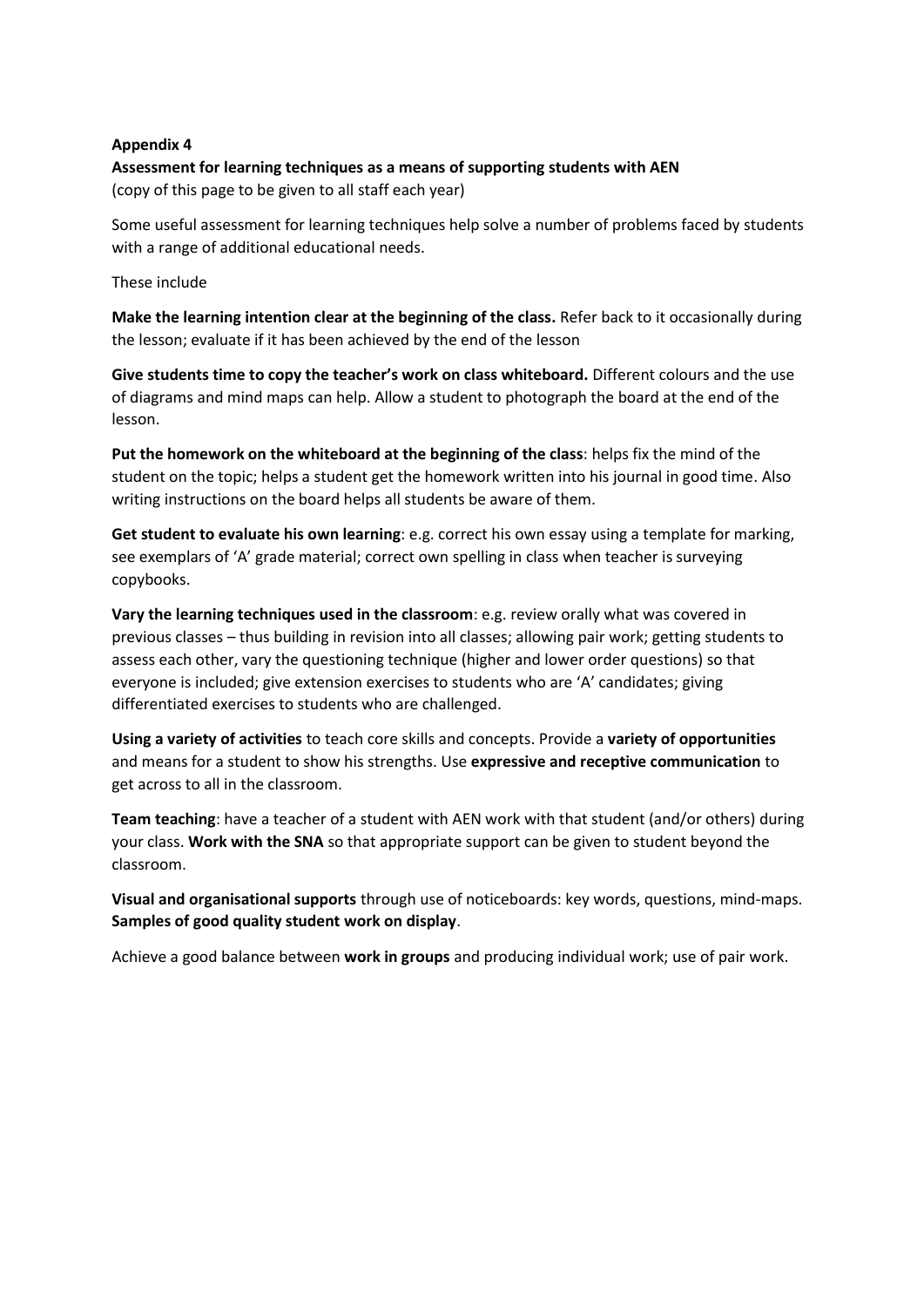## **Additional provision – the referral process**

The following completed form should be passed on to the AEN coordinator

#### **Student Name Year**

**Teacher making this referral**

**Date of referral**

## **Typical type of Observations**

Eg. In making regular assessments of progress for all pupils I observe This student is making less than expected progress given their age and individual circumstances. That is, progress which:

| $\circ$  | is significantly slower than that of their peers starting from the same baseline |
|----------|----------------------------------------------------------------------------------|
| $\circ$  | is slower than the student's previous rate of progress                           |
| $\Omega$ | fails to close the attainment gap between the student and their peers            |

o widens the attainment gap

## **Or**

Unexplained poor attendance and punctuality Or identifiable poor health or welfare (sleeping in class, missing days, coughing, eye contact)

## **Or**

Specific learning issue which makes the person stand out

E.g. over anxious in class, excessively loud or excessively quiet, very poor handwriting, unable to focus, unable to read the board, very poor homework performance

OBSERVATIONS /REASON FOR REFERRAL TO AEN CO-ORDINATOR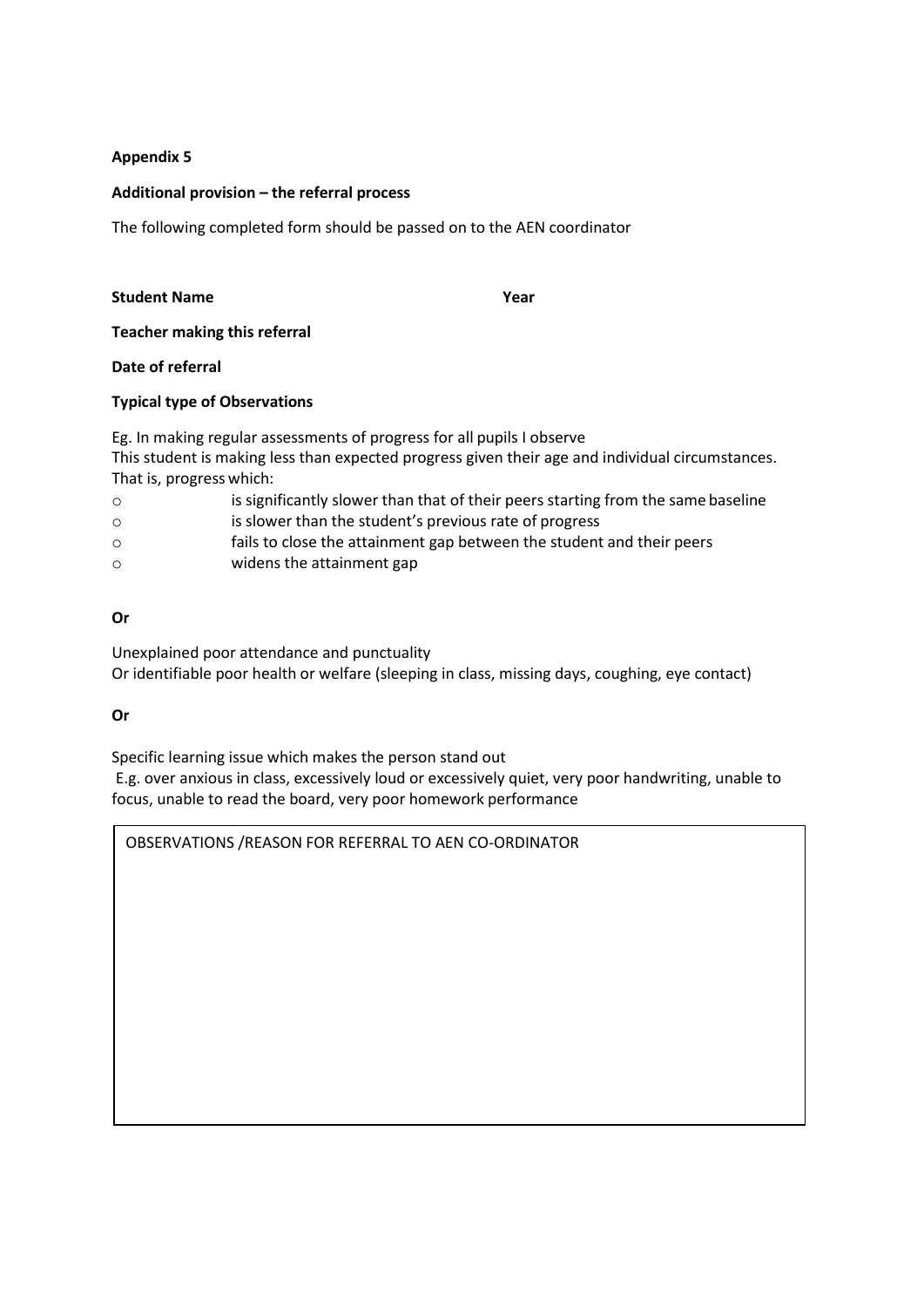## **Content of IEP**

- 1. Basic info: name, date of birth, exemptions, summary of points from reports on file, relevant assessment results, contact with parents, parent input into IEP, name of mentor.
- 2. Details on issues that need addressing including:
- Communication and interaction (include social skills, esteem, interaction home, peers, staff)
- Cognition and learning (includes concentration, memory, learning styles, special interests that may help with learning)
- Social, mental and emotional health (impact on social & personal, impact on learning)
- Sensory and/or physical (specific needs eg noise, background noise, sources of stress, need for structure, seating arrangement, auditory issues, reading the board, need for quiet space at times)
- 3. A list of strengths, difficulties, recommendations & plan of action around these
- 4. Outline of work to be carried out in resource or additional support
- Long term focus on learning needs what does success look like?
- Short term focus: immediate targets/strategies/ support planned/learning outcomes
- Progress reports over the year.

The following information will be available to all teachers:

Basic outline of student need for each student and strategies which will be of help to him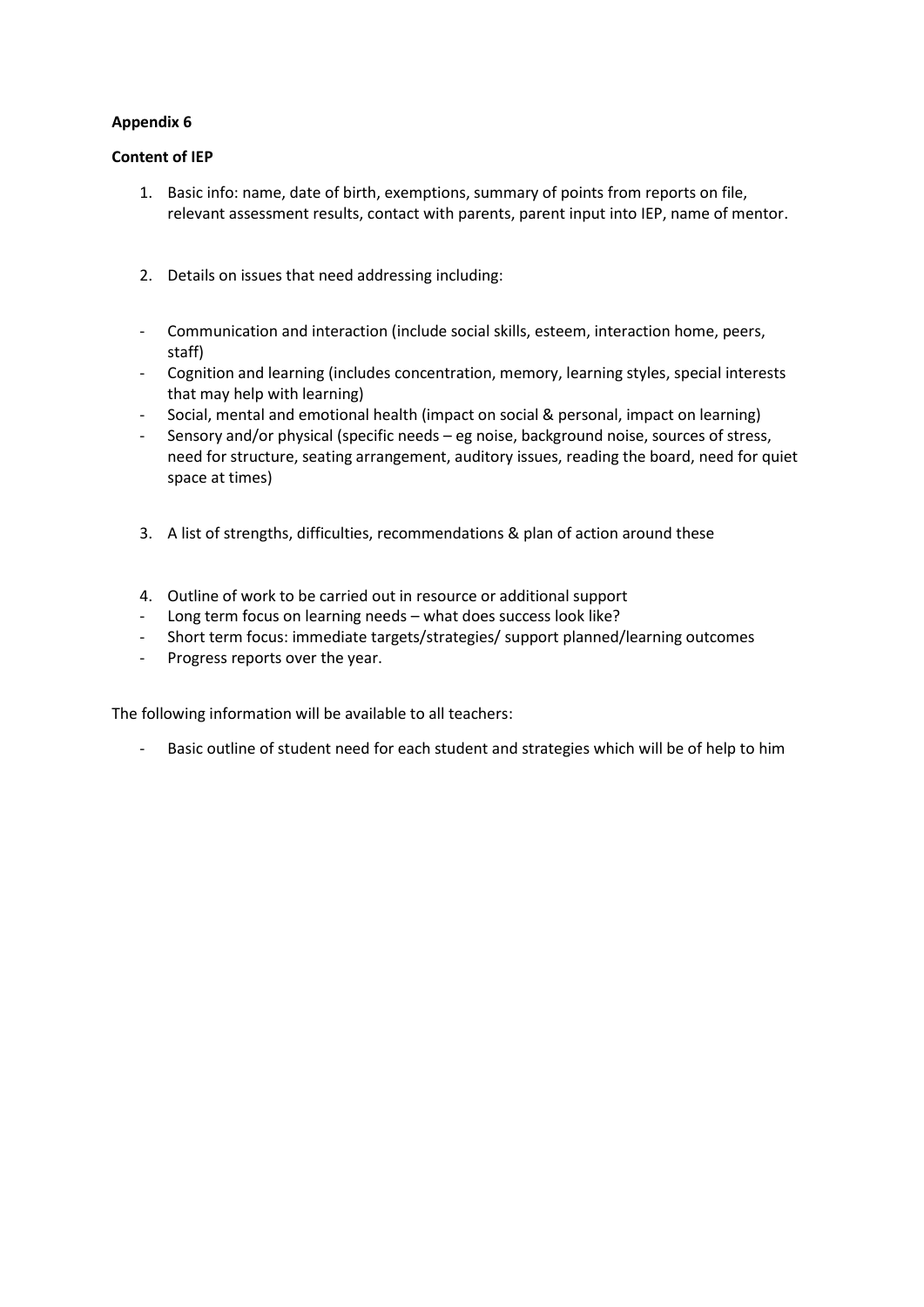# **Questionnaire to parents at year end regarding AEN**

(On file)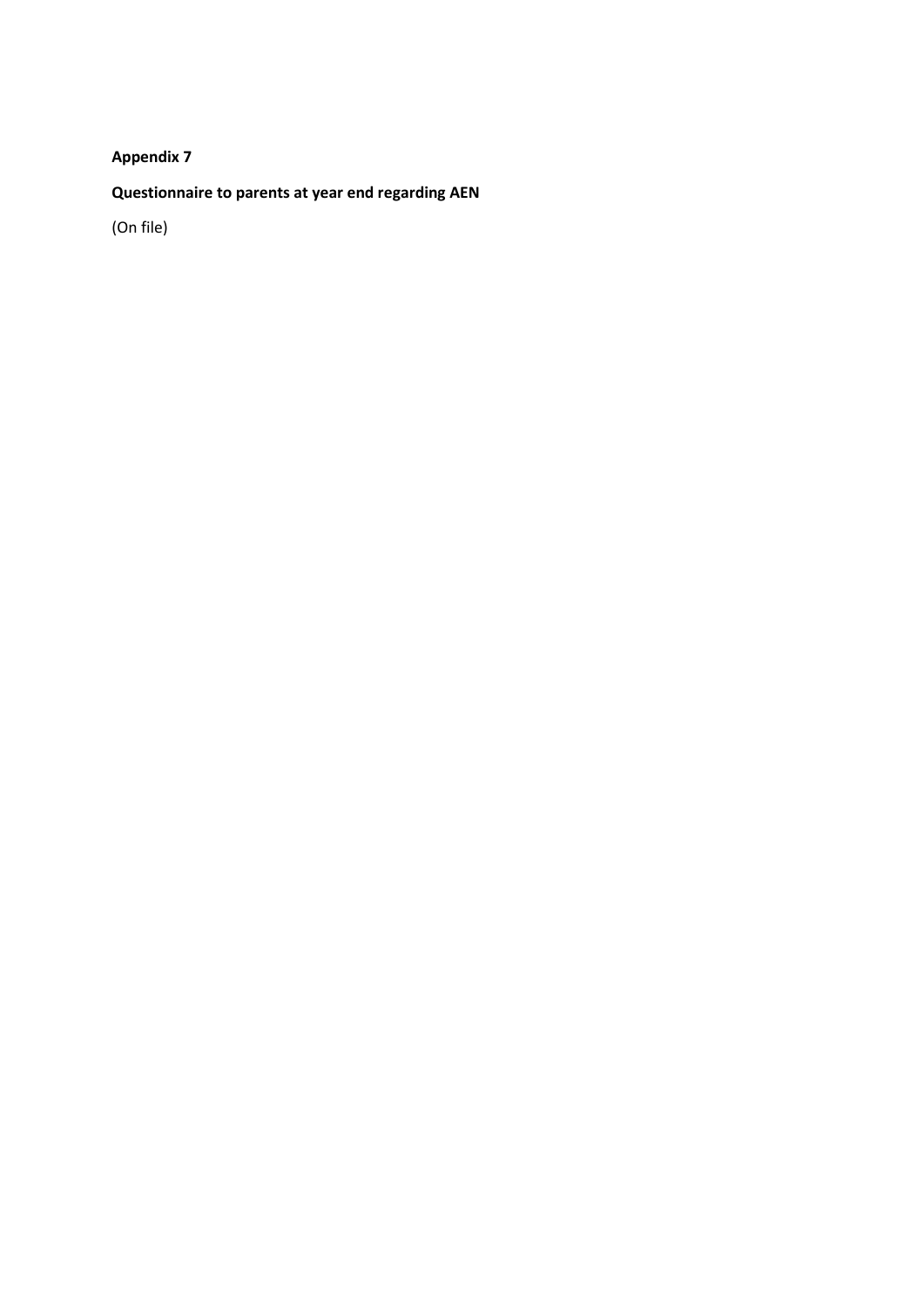## **Files & resources managed by AEN coordinator**

## **1. Teacher resource folder content: Proposed items**

Register of SEN and AEN students sorted on a class by class basis

Strengths, difficulties recommendations: provided with a view to helping differentiation within the classroom

Topical information leaflets including Signposts book

Information and advice leaflets for parents

Summary of IEP information regarding individual student needs & strategies which will be of help to him.

- **2. IEP folder and background folder on each student – & storage plan**
- **3. Minutes of meetings of AEN team**
- **4. Record of parental contacts**
- **5. Student copies & display of student work on walls**
- **6. Books, programmes, ICT to assist in Learning Support task**

## **SEN library for staff**

## **On file and includes:**

- copy of **Signposts (SESS)**
- NEWB booklet on Transition to Secondary school
- copy of Rockbrook's Attendance policy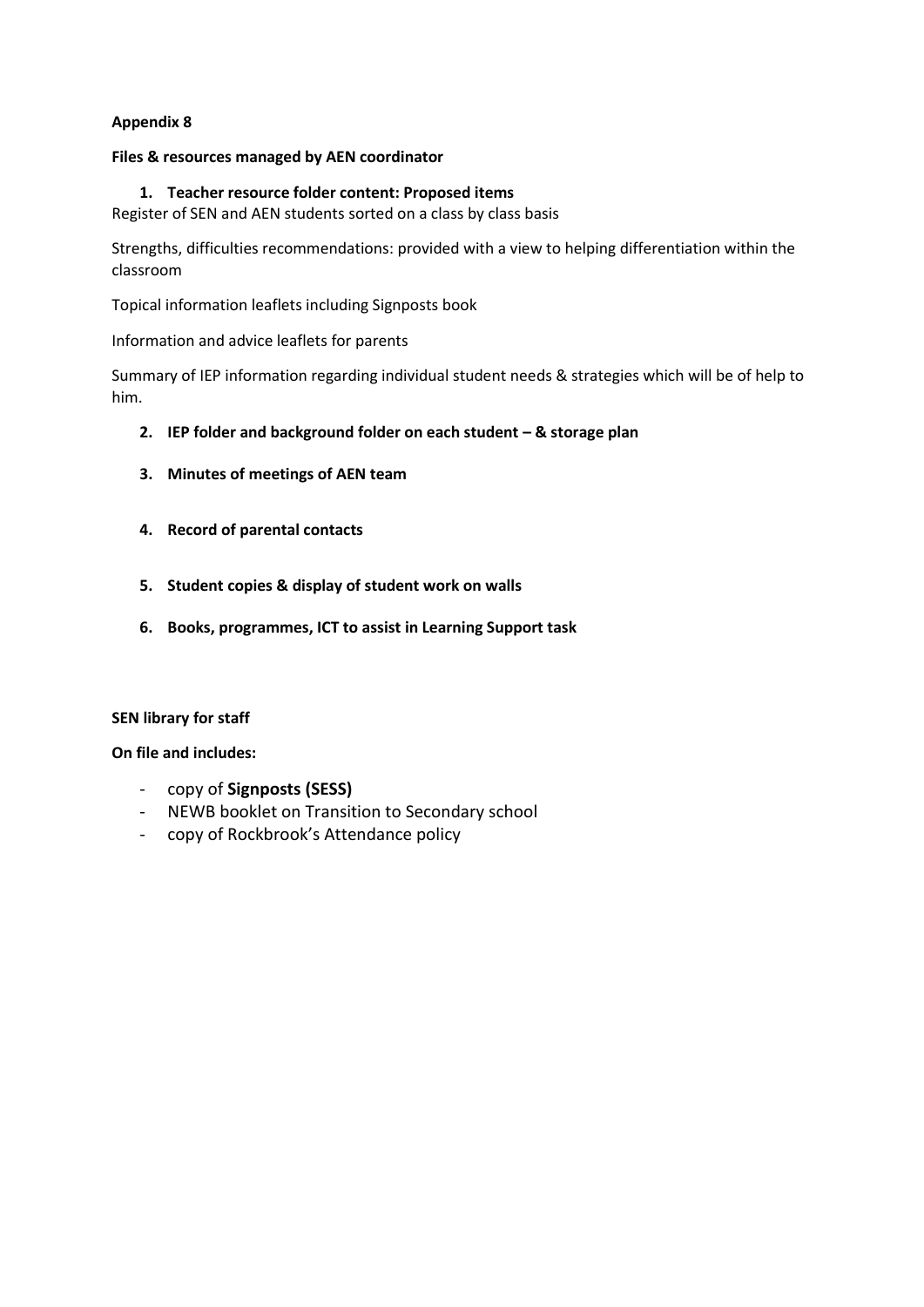## **Transition needs of first years**

The following course is of value and details of the course are available on the SESS website [www.sess.ie.](http://www.sess.ie/)

SESS Course - *'Transition from Primary to Post-primary for Students with Special Educational Needs: Challenges for the Student and Strategies for the Teacher'*

In association with the course above, SESS produced the booklet '*Transition from Primary to Post-Primary for Pupils with Special Educational Needs: Challenges for the Pupil and Strategies for the Teacher*'.

This contains booklet many strategies which will be helpful for primary and post-primary schools and can be downloaded from the SESS website.

To minimise potential difficulties that may accompany the move to post-primary, transition planning should at the very least begin early in sixth class. The transition process can be facilitated by activities carried out by the post-primary school prior to the student's induction and through ongoing support after induction.

Tips for Transition for Post-Primary Schools

- Organise meetings and open days for parents, students and the staff of the feeder schools. These may not necessarily be on the same day
- Ensure that parents know how to best relay information about the child to the school e.g. the individual whom they should talk to  $-$  and assure them that such communication is welcome
- Liaise with feeder primary schools and gather as much relevant, up-to-date information from the appropriate partners to facilitate the application for suitable resources as early as possible. Resources do not automatically transfer and it important to note that parental consent is required to access and use professional reports that may be needed for such applications. The need for this kind of communication and consultation is noted by the National Council for Curriculum and Assessment (NCCA) in its Guidelines for the Teaching of Students with General Learning Disabilities.
- Provide information packs which give details on subject curricula, extra-curricular activities, resources, school procedures, etc. Consider having a simplified version for students and another version for parents
- Explain the various professional roles to the primary school staff, parents and students, along with any relevant procedures – for example, the roles of the year head, class tutor, SEN coordinator, special needs assistant, etc.
- Have specific induction activities during the first week after enrolment
- Consider having a mentoring system whereby for example older students take some responsibility for first years within the induction week